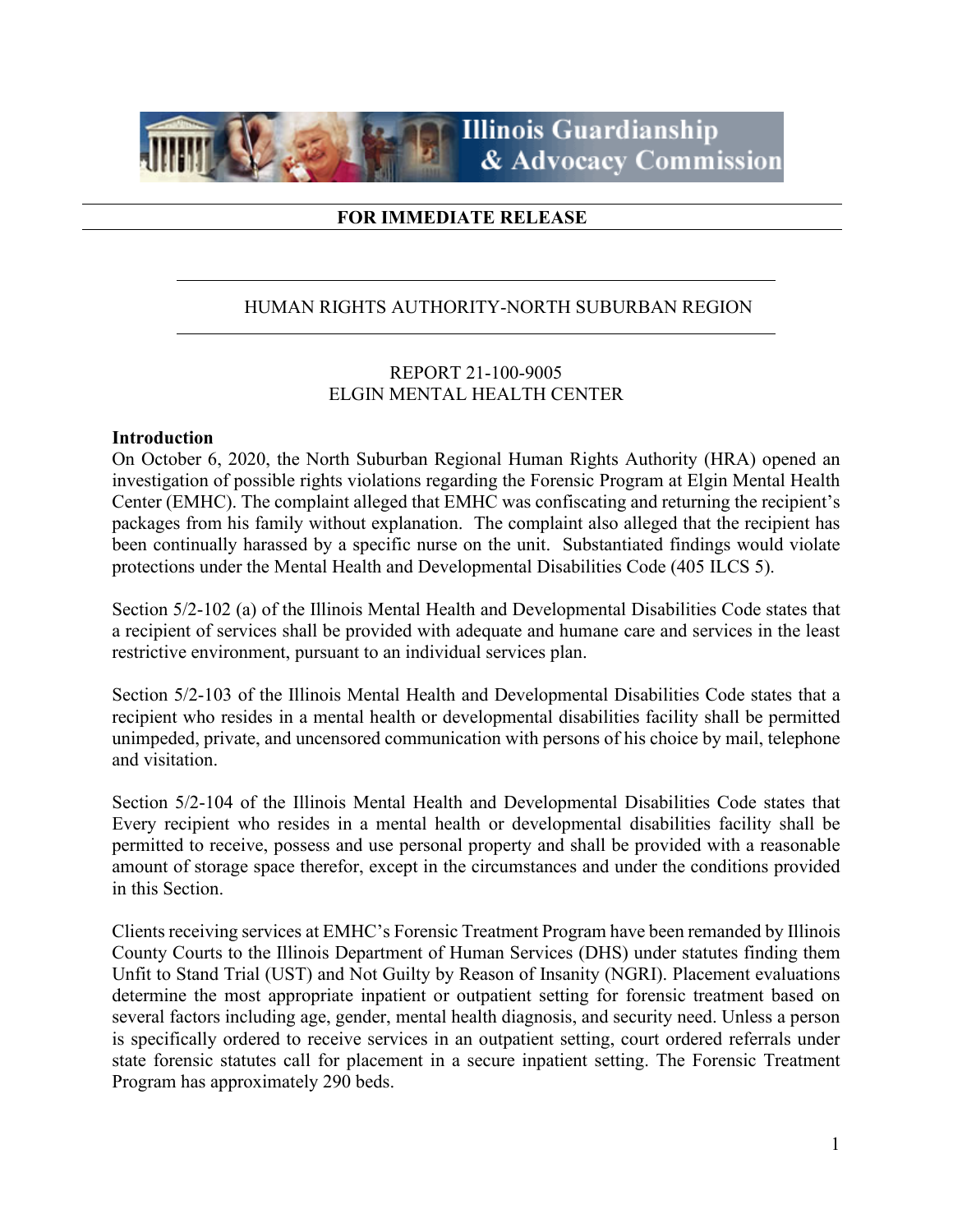### **Method of Investigation**

To proceed with this investigation, the HRA reviewed the recipient's clinical record (with authorization) for 2019 and 2020. The HRA obtained additional case information through an interview with the recipient's psychiatrist and the unit nursing director, on April 9, 2021. The HRA also reviewed relevant EMHC policies. The HRA acknowledges and appreciates the full cooperation of EMHC personnel in this investigation.

### **Record Summary**

The recipient was Adjudicated NGRI on 02/01/2017 and admitted to EMHC with a Thiem date of 8/20/2023. The records indicate that the recipient's current primary diagnosis is Delusional Disorder, and medical diagnosis is obesity and eczema.

According to the case record, in November 2019 the recipient's treatment team became aware that the recipient was refusing to eat food provided by the hospital. A social work progress note from 11/25/2019 indicated that the recipient's grandmother called the social worker to ask why EMHC was "starving" the recipient. The social worker documented that the treatment team "hadn't been aware of this issue before" the phone call.

The earliest mention in the record of the recipient's reason for refusing hospital food is found in a social work progress note from 1/7/2020, which states: "He is now refusing . . . dietary trays because he believes that the hospital is putting 'poison' and 'pesticides' in the food – per reported to the psychology intern." Other Social work progress notes from 1/7/2020, 3/4/2020, and 4/15/2020 also note that the patient's refusal to eat unsealed hospital food is "because he believes the hospital is putting 'poison' and 'pesticides' in the food." However, a progress note from the patient's psychiatrist on 7/10/2020 states that the recipient ". . . gives no explanation at present why he will only eat food from home or sometimes pre-packaged state food."

During the HRA interview on April 9, 2021, the recipient's psychiatrist confirmed that the recipient will only eat the food his family provides or food from the hospital or vending machines that is pre-sealed. The recipient's psychiatrist also confirmed that he has never been certain of the reason why the recipient has refused to eat un-sealed hospital food because the recipient has never directly told him.

The record mentions that the recipient receives many packages of snacks from his family (mainly ramen and oatmeal) and that these foods are the only ones that the recipient will eat. The record and interviews with staff indicate that on a few occasions, the food sent by the recipient's family violated the snack food policy, and on such occasions, the recipient was explained why the packages were being sent back. The HRA reviewed the EMHC FTP Policy 804, which restricts snacks to single-serve sizes, and restricts food for each patient to a total of what can fit in two shoe boxes. Staff explained that these restrictions are for hygiene and storage issues. Staff told the HRA in the interview that the recipient's family was sending more food than could be safely stored and that they were also sending large packages of food instead of single service sizes.

The recipient's doctor told the HRA in the interview that the hospital tried to contact the recipient's family to inform them about allowable food items, however the recipient would not sign a release to allow contact with family. The doctor told the HRA that in February 2021 the recipient signed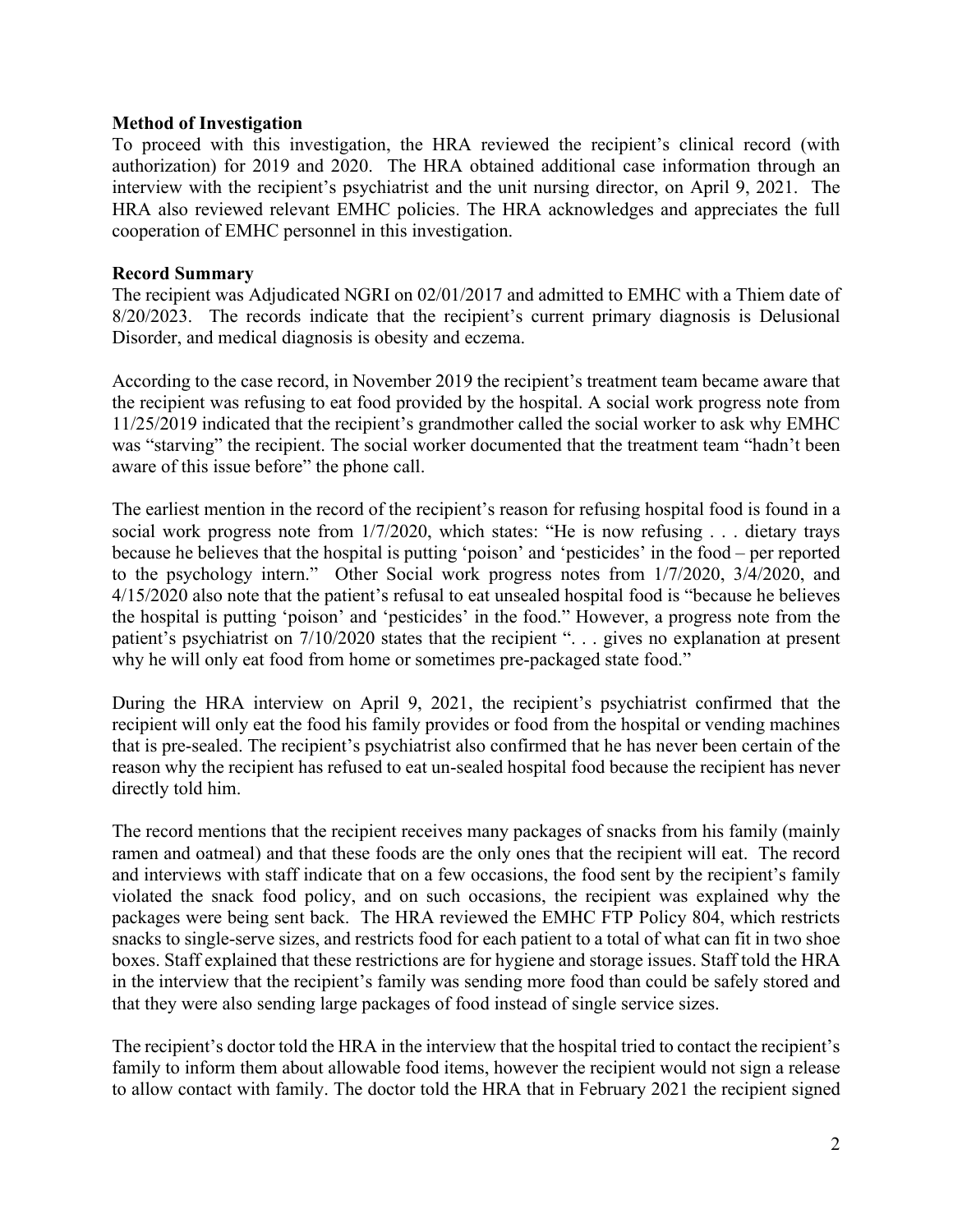a limited consent to allow EMHC to talk to his mother and grandmother to provide them with guidelines for sending food. Staff reported in the interview with HRA that there have been no concerns since then.

The doctor's progress notes throughout the record state that the recipient "has lost a significant amount of weight since admission. [The recipient is now] probably within ideal body range, but he is not eating healthy, eating mostly noodles and other snack foods . . ." The recipient's doctor confirmed in the interview that there were nutritional concerns because the recipient's diet has been lacking in nutritional diversity. A Problem-Intervention Form 1175A from 10/06/20 completed by an RN suggests that the recipient has been showing signs of malnutrition: the Long Term Goal on this form is "[Recipient] will show no signs of malnutrition while in the EMHC until discharge".

According to the records the treatment team added twice daily Ensure to the recipient's diet plan to get protein into his diet, however this modification was successful only initially – notes indicate that the recipient only occasionally drank the Ensure. Beginning in June 2020, the recipient was prescribed three "brown bag" meals per day, which the recipient was willing to eat because the food inside originated from outside the hospital and was sealed. Hospital staff provided the following information to the HRA in a statement after the interview: "It appears that [the Brown Bag] modification has been successful in ensuring that he is getting proper nutrition."

The doctor repeated in the staff interview that although there are some nutrition concerns since the recipient's diet is not nutritionally diverse, the recipient is not underweight and does not have any current health concerns.

A review of the record did not reveal any incidents of harassment or other issues with a specific nurse, as alleged by the recipient. During the interview, staff explained what this issue could be: the nurse in question works the night shift, and the recipient is often out on the unit at night – therefore, the recipient happens to interact more with this nurse than with other staff. Clinical staff told the HRA that this nurse once "wrote up" the recipient for a minor rules infraction, which resulted in the recipient's privileges being revoked for a day. Clinical staff also told the HRA that this nurse has had to "set a boundary" with the recipient a number of times about the recipient's habit of closely following female staff around the unit at night. Clinical staff told the HRA that there have been no issues with this nurse in over a year.

#### **Case Findings**

Based on the information obtained from the record review and interview with clinical staff at EMHC, the allegations that Elgin Mental Health Center has been confiscating and returning the recipient's packages from his family without explanation, and that a particular nurse has been harassing him are *unsubstantiated*. The Human Rights Authority (HRA) found that the recipient's packages from his family were confiscated and returned only because the packages did not adhere to EMHC's Snack Food policy, FTP Policy 804: "All snacks must be in individual . . . one-time consumption packages . . . limited to the amount of items [that can fit in two shoe-boxes]." The HRA also found no evidence of harassment by a nurse, only the possibility that a particular nurse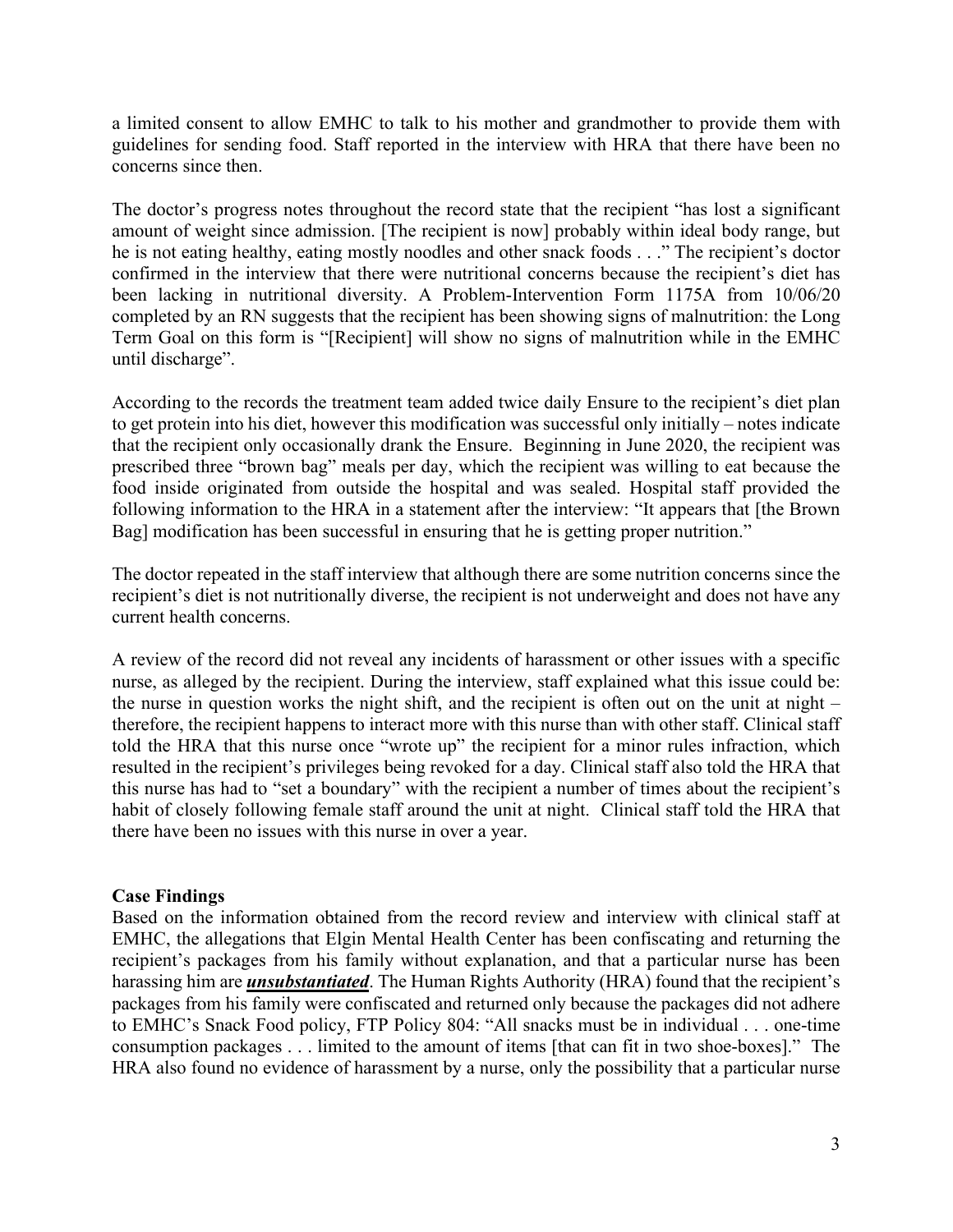may have had more contact with the recipient than other staff, due to the nurse's overnight shift, and the recipient's habit of being out on the unit at night.

Although the recipient's specific complaints are unsubstantiated, analysis of the case record found that case documentation violates the Mental Health Code as well as EMHC's Policy *306: Treatment Plan Update* . Analysis of the case record also found that EMHC was in violation of their own *Policy 1520: Assessment of Patient Needs.* Specifics of these findings are presented in the analysis section of this report.

## **Analysis**

During the interview portion of the investigation, clinical staff told the HRA that presumed issues with a specific nurse stemmed from an incident involving a DVD player out on the unit as well as incidents of inappropriate boundaries with female staff. While these incidents seemed to be minor, they were not found to be recorded in in the recipient's case record.

Other discrepancies were found in the record: social work notes from 12/10/2019 and 1/7/2020 indicate that the recipient "has been losing vending privileges frequently because he often refuses to exit his dorm in the morning". During the HRA interview, clinical staff (including the social worker who wrote the original notes) recalled that the recipient had not lost his vending privileges frequently, but that this had only occurred one time.

The record review also showed progress notes that appear to be copied verbatim from month to month. "Patient's Progress Since Last Staffing" sections on 1170-FTP Interdisciplinary Staffing reports are repeated verbatim from January through June, 2019. Additionally, three separate nursing staff repeat each of their "Progress Towards Short-Term Goals" sections on forms (1175- A) verbatim from month to month, for nearly all of their submissions.

Such documentation does not meet the standard stated in EMHC's Forensic Treatment Program Policy Manual om in the Mental Health Code. EMHC's *Policy 306: Treatment Plan Update* states that the Progress Since Last Staffing section should "be used as a progress indicator from one treatment update to the next." Language repeated from month to month does not indicate progress over time.

Section 5/2-102 (a) of the Illinois Mental Health and Developmental Disabilities Code states that a recipient of services shall be provided with adequate and humane care and services . . ., pursuant to an individual services plan." This requirement discourages the use of repeated descriptions to describe specific time periods.

The notes conflict with Elgin Mental Health Center *Policy 1520: Assessment of Patient Needs*  which dictate that "Assessment is a continuous process achieved through the communicated observations of all staff. Whenever a change of condition is suspected, staff will immediately contact the . . . Designee, to ensure prompt attention of the treatment team." The patient's psychiatrist wrote in a progress note dated 7/10/2020 that the "recipient gives no explanation at the present why he will only eat food from home." However, Social work progress notes from 1/7/2020, 3/4/2020, and 4/15/2020 indicate that the patient's stated motive for refusing to eat unsealed hospital food is "because he believes the hospital is putting 'poison' and 'pesticides' in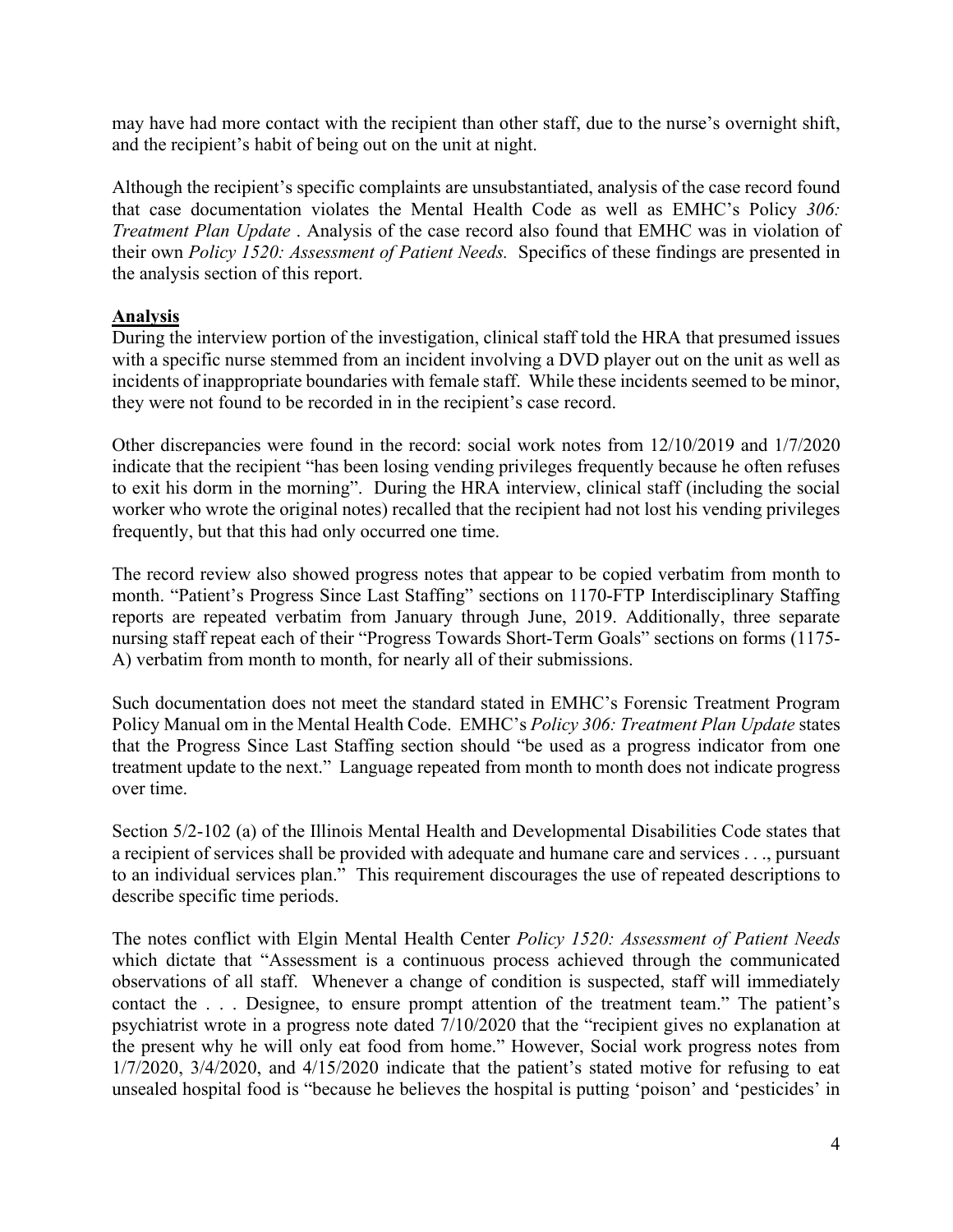the food." Although the assessment that the recipient's refusal to eat food is rooted in his diagnosis of Delusional Disorder does not change his condition of refusal to eat hospital food, it could be reasonably be considered to be an important update that the patient's doctor should have been be made aware of.

The written record should reflect recipient progress in specific and time-bound descriptions that communicates patient progress and up-to-date assessments to all clinical treatment staff. Additionally, the medical record is a legal document that follows the recipient throughout life, as such it should paint a clear picture of past events and be an accurate reflection of care provided to the patient.

## **Suggestion**

Documentation: The HRA strongly suggests that the recipient's future progress notes be documented in the record following EMHC Policy Manual guidelines: Using detailed language that is specific and unique to each individual report or progress note. Copying and pasting from one note to the next is incorrect documentation practice and does not provide an accurate reflection of an individual's progress (or lack thereof) over time in the record.

Assessment: The HRA suggests that clinical staff more closely follow EMHC's Policy 1520: Assessment of Patient Needs, so that assessment observations are effectively communicated to all members of the treatment team.

## **Other Concerns**

Evidence from the record and in the staff interview raises a concern that the recipient was not receiving adequate care and services for his nutrition issues. In November 2020 the records begin to indicate that the recipient's refusal to eat hospital food (i.e. a more balanced diet than constant snack food) was a *persistent* pattern. In January 2020, the social work team recorded that the patient's refusal to eat hospital food was a function of his mental illness. However, the patient was not provided with the modification of three "brown bag" meals per day until June 2020, seven months after the recipient's refusal to eat hospital food was recorded as being a persistent issue.

The Mental Health and Developmental Disabilities Code defines adequate care and services as "services that are reasonably calculated to result in a significant improvement of the condition of a recipient . . . or services reasonably calculated to prevent further decline in the clinical condition of a recipient." (405 ILCS 5/1-101.2). Waiting seven months to provide the recipient with a meaningful modification to their nutrient-lacking diet does not seem to reasonably be calculated to result in a significant improvement of his condition, nor could such a delay be reasonably calculated to prevent further decline in the recipient's condition.

# **RESPONSE**

**Notice: The following page(s) contain the provider response. Due to technical requirements, some provider responses appear verbatim in retyped format**.